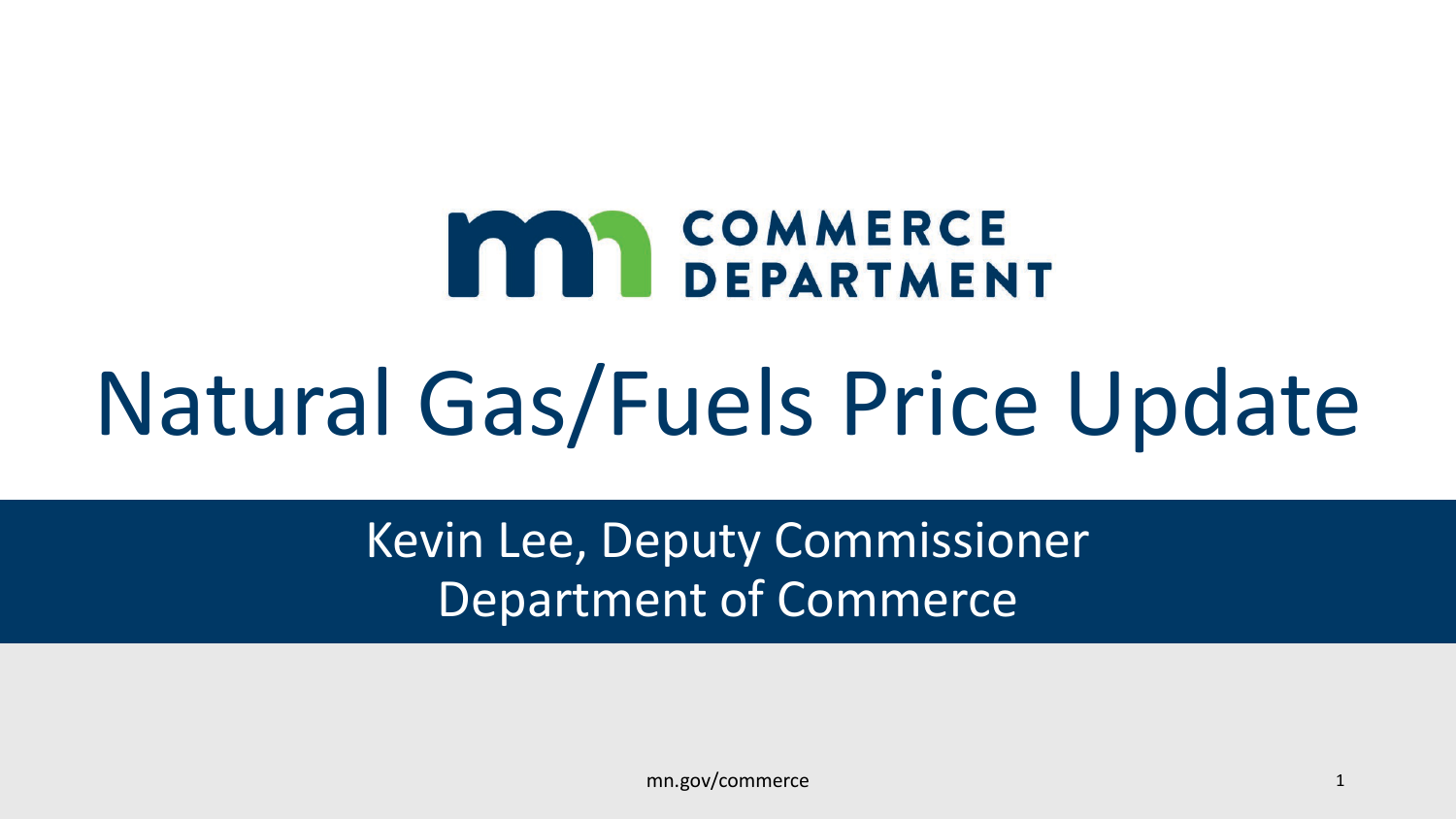# Gas/Fuels Price Update: KEY TAKEAWAYS

**PRICING UPDATE:** Uncertainty continues about global supply, inflation for natural gas and delivered fuels. Price increases for natural gas have been significant, and consumer impacts linger from Winter Storm Uri. Prices for heating oil have risen sharply in recent weeks due largely to global supply constraints and geopolitical events, but leveled off.

**HOW COMMERCE CAN HELP:** Many elements to support Minnesotans in staying warm and safe while saving money, including:

- •Energy Assistance (EAP)
- •Gas Affordability Programs
- •Energy Repair and Replacement (ERR)
- •Weatherization Assistance (WAP)
- •Conservation Improvement Program (CIP)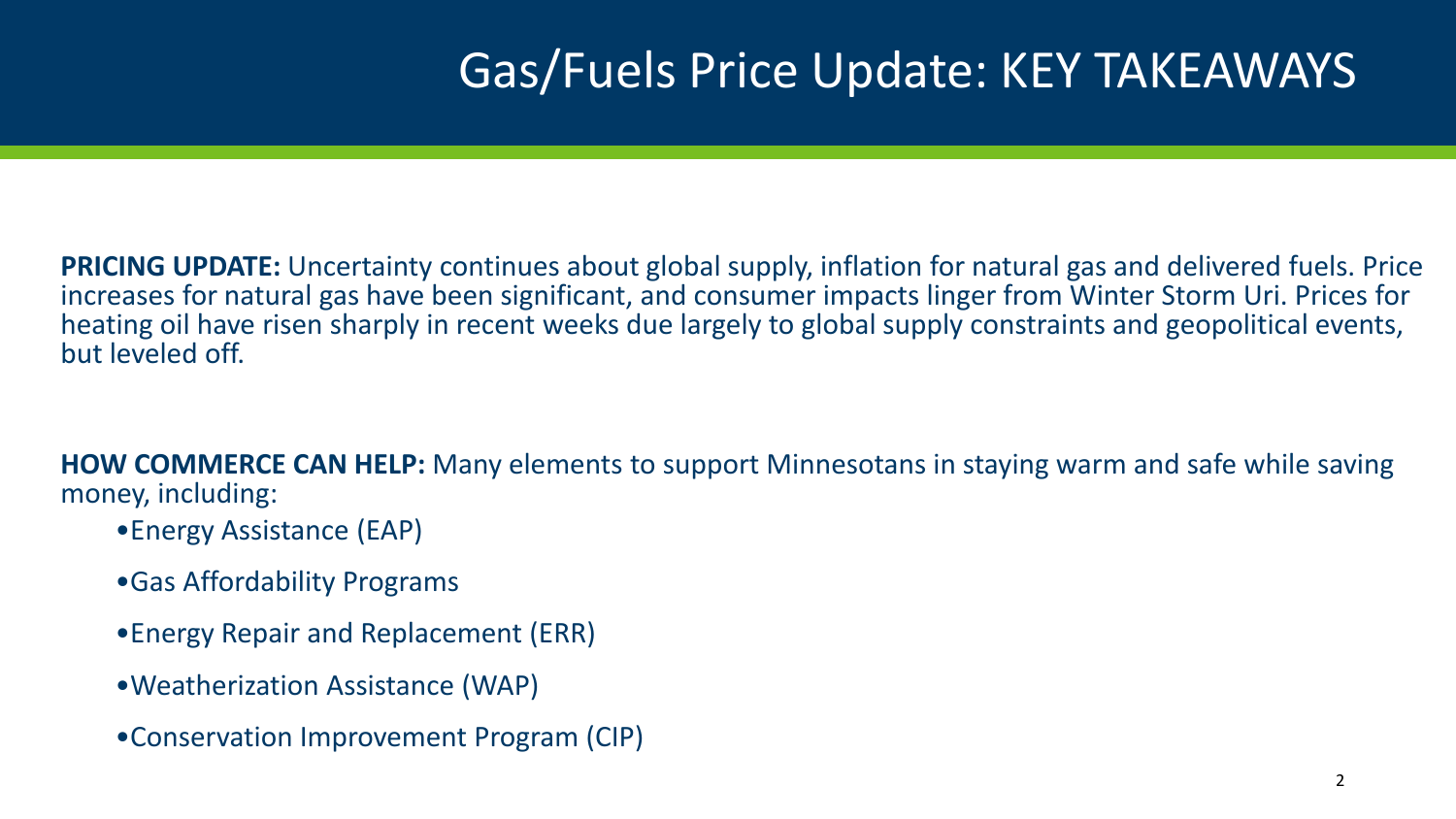# Fuels Outlook: NATURAL GAS

EIA Weekly Summary: update published 3/17/22

• US Inventory is 17% below the 5-year average and 19% below one year ago

#### **Natural Gas Prices (EIA/Henry Hub)**



| <b>HEATING FUEL</b>                                | <b>AVERAGE PRICE</b>                                                      | <b>PRICE COMPARISONS</b>    |  |
|----------------------------------------------------|---------------------------------------------------------------------------|-----------------------------|--|
| NATURAL GAS (EIA data)<br>Prices published 3/16/22 | $$4.70/MM$ Btu, up \$0.13 from prior<br>week. Same week last year, \$2.65 | 52-week range \$2.45-\$5.87 |  |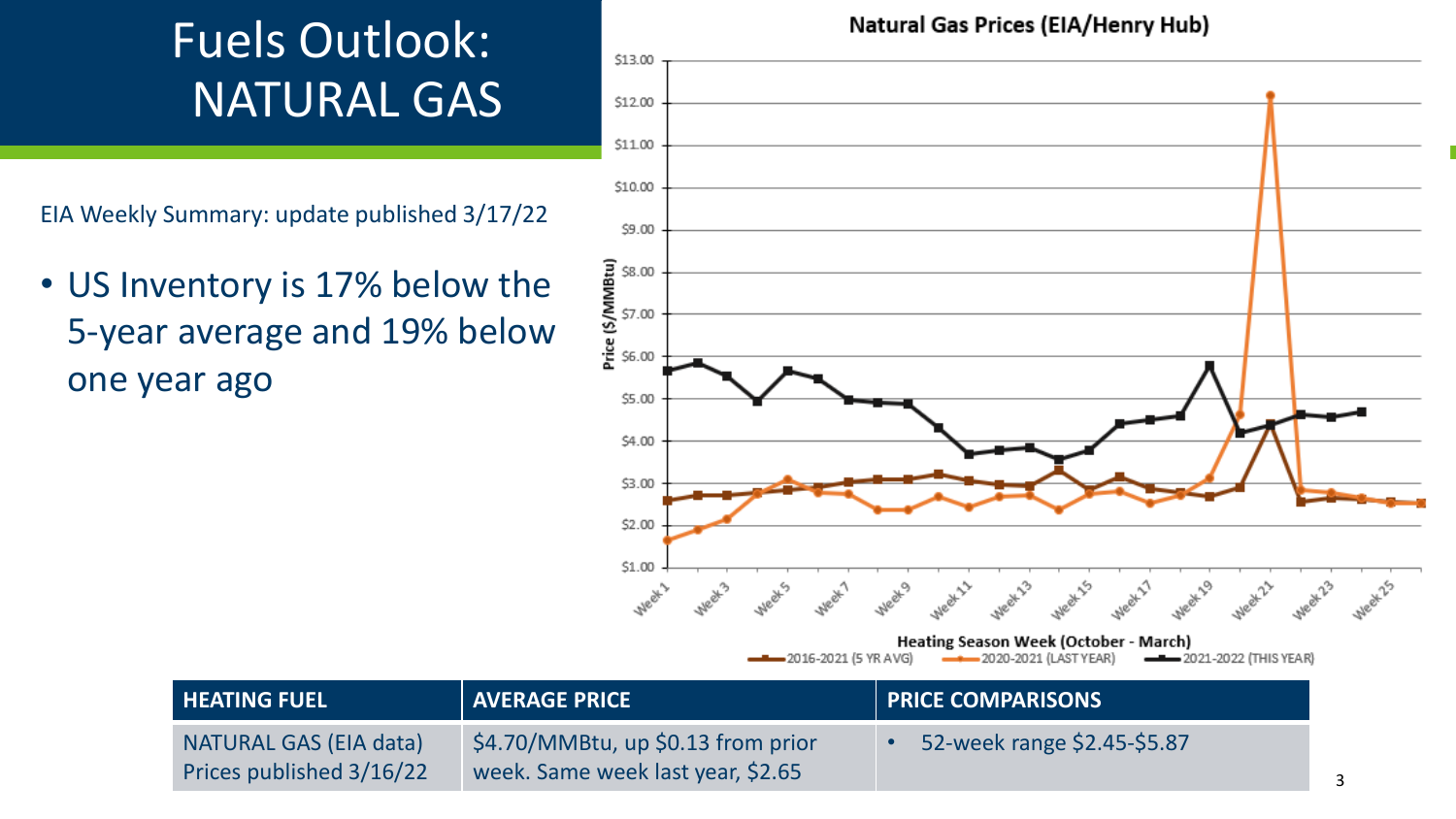### Gas price trends: GLOBAL

 $\widehat{\mathrm{eia}}$ 

Daily crude oil, natural gas, and liquefied natural gas spot prices (Jan 2019–Feb 2022) dollars per million British thermal units

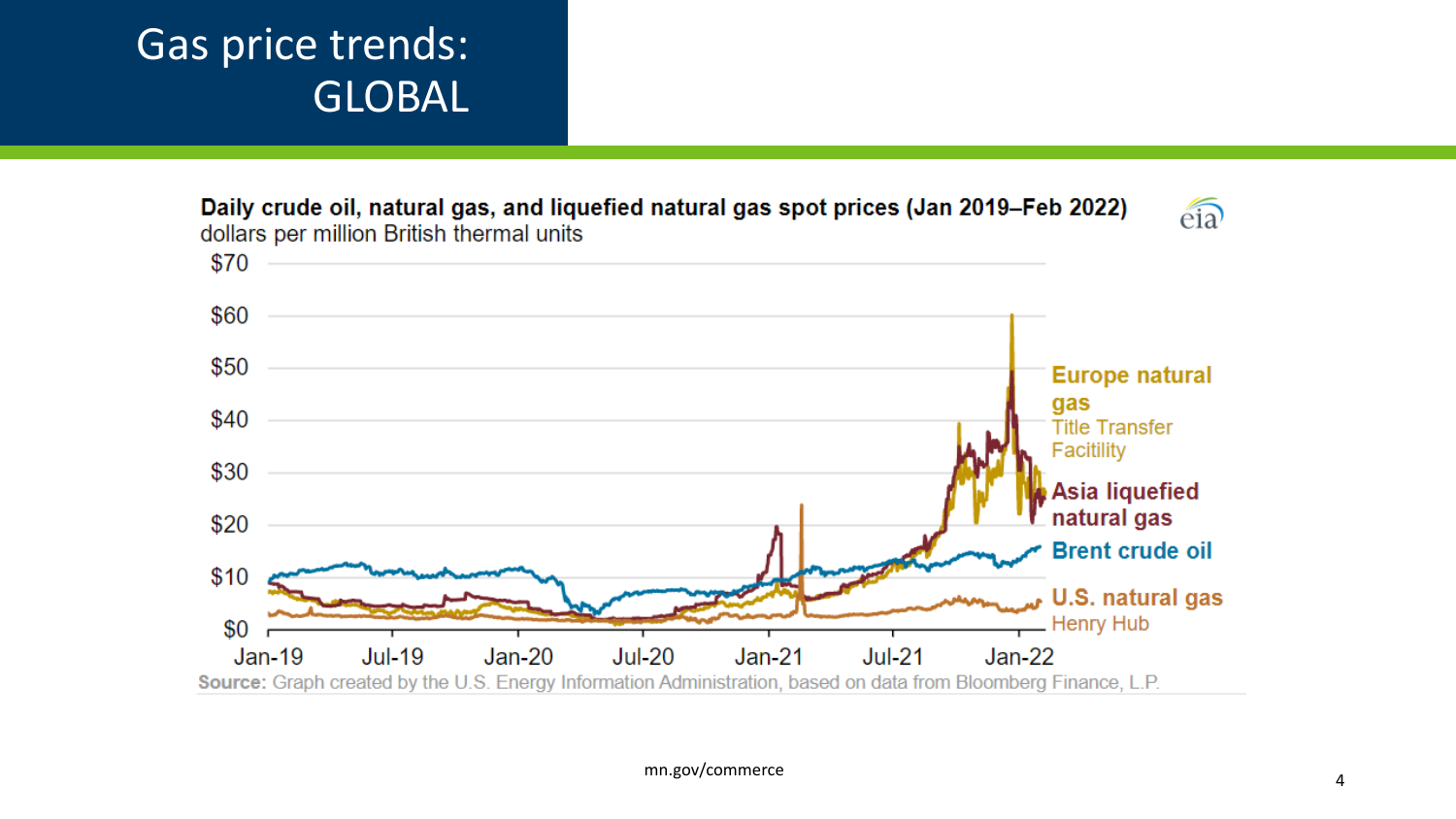# Fuels Outlook: HEATING OIL

- Inventory
	- US: decreased last week and is about 16% below the 5-yr average
	- Currently unable to anticipate leveling off
- Heating oil is sensitive to geopolitical events



| <b>HEATING FUEL</b>                                   | <b>AVERAGE PRICE</b>                                                           | <b>FRICE COMPARISONS</b>   |
|-------------------------------------------------------|--------------------------------------------------------------------------------|----------------------------|
| <b>HEATING OIL (MN data)</b><br>Received by 3/16/2022 | $$4.46/gal$ , up \$0.23 from prior week<br>Same week last year, average \$2.84 | Weekly range \$3.69-\$5.85 |

mn.gov/commerce 5

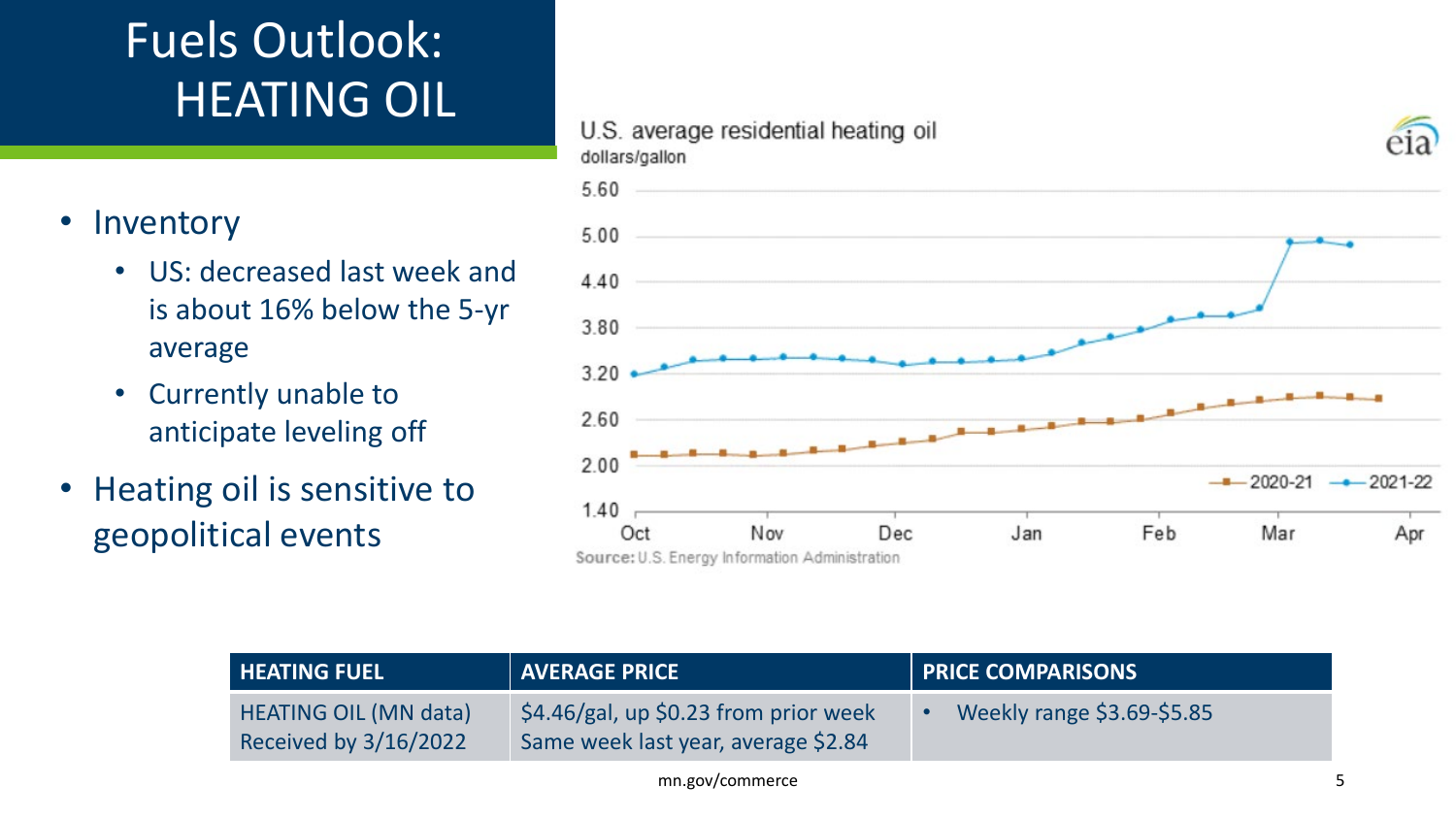# Gas Price Update: Crude Oil Supply

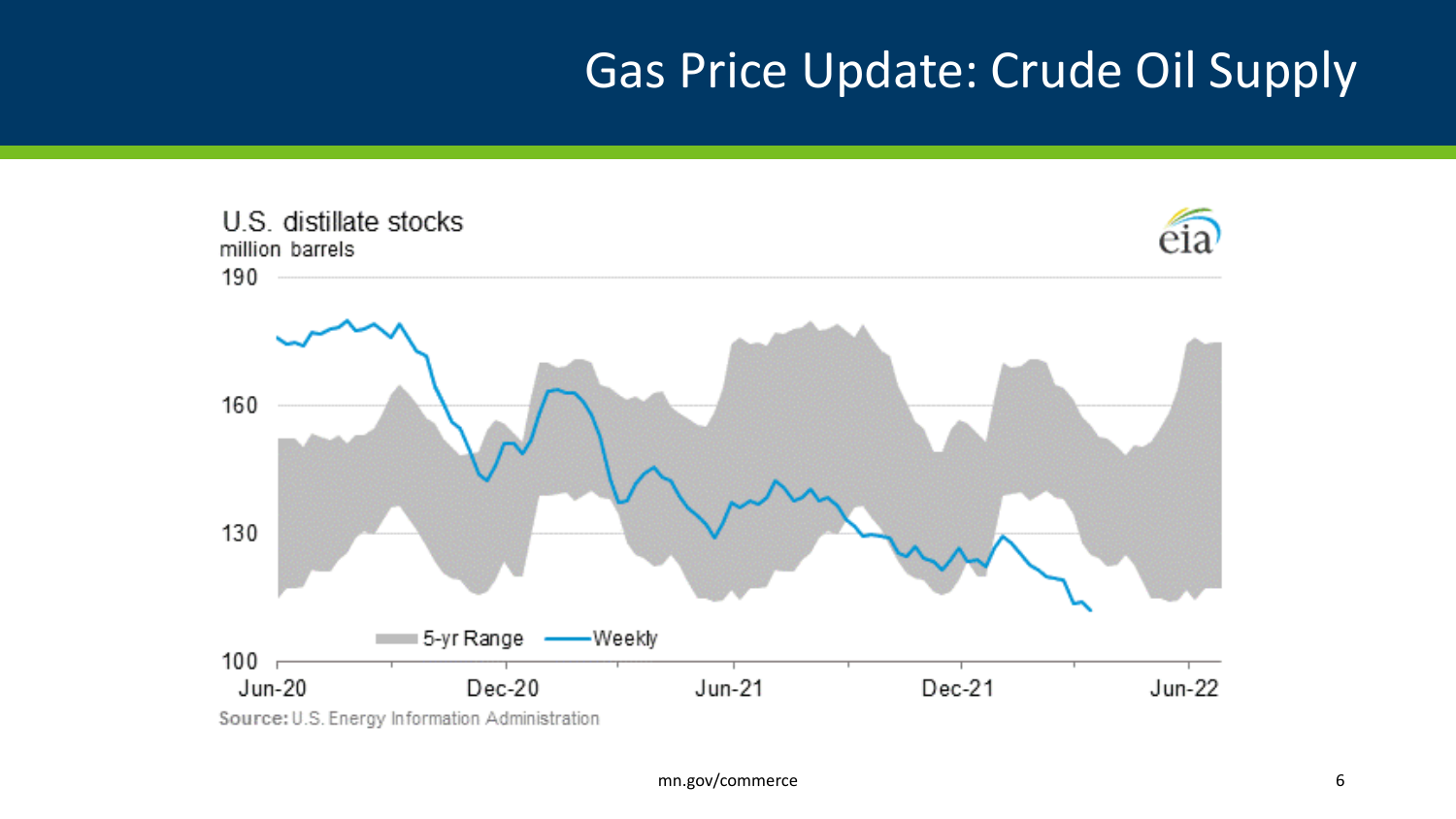## Gas Price Update: Impact to Consumer Bills

### **Understanding Your Natural Gas Bill**

The chart below shows a SAMPLE winter natural gas bill for an average residential home.